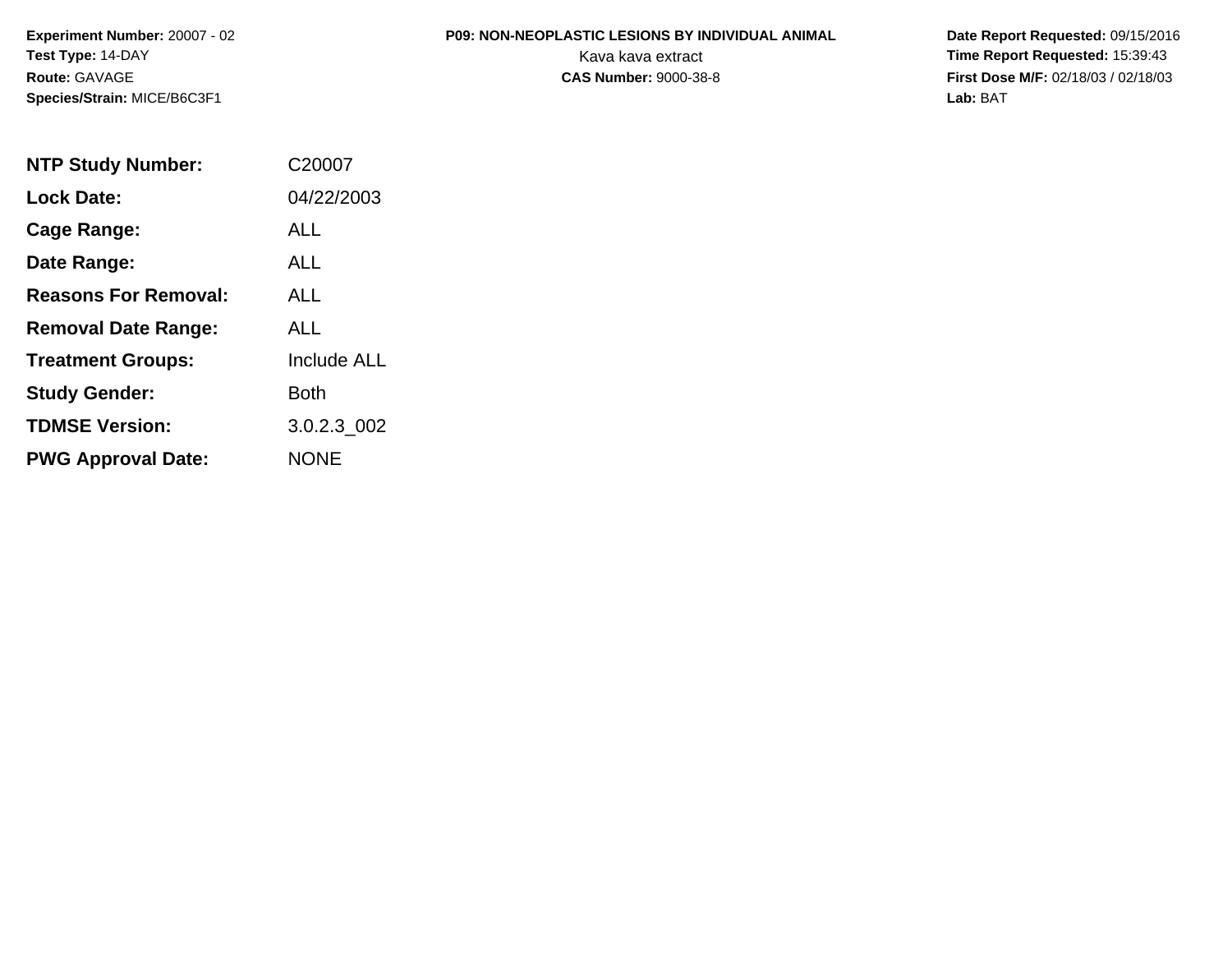### **P09: NON-NEOPLASTIC LESIONS BY INDIVIDUAL ANIMAL**

 **Date Report Requested:** 09/15/2016 Kava kava extract **Time Report Requested:** 15:39:43<br>**CAS Number:** 9000-38-8 **Time Report Requested:** 15:39:43 **First Dose M/F:** 02/18/03 / 02/18/03<br>**Lab:** BAT **Lab:** BAT

| <b>B6C3F1 MICE MALE</b>        | DAY ON TEST      | $\,0\,$<br>0<br>-1<br>8          | $\boldsymbol{0}$<br>0<br>$\mathbf{1}$<br>8         | 0<br>0<br>8                  | $\mathbf 0$<br>0<br>1<br>8  | 0<br>0<br>1<br>8                    |                          |
|--------------------------------|------------------|----------------------------------|----------------------------------------------------|------------------------------|-----------------------------|-------------------------------------|--------------------------|
| 0 G/KG                         | <b>ANIMAL ID</b> | 0<br>0<br>$\mathbf 0$<br>0<br>-1 | 0<br>0<br>$\mathbf 0$<br>$\,0\,$<br>$\overline{2}$ | $\Omega$<br>0<br>0<br>0<br>3 | 0<br>0<br>0<br>0<br>4       | 0<br>0<br>0<br>0<br>$5\phantom{.0}$ | * TOTALS                 |
| <b>ALIMENTARY SYSTEM</b>       |                  |                                  |                                                    |                              |                             |                                     |                          |
| Liver<br>Inflammation, Chronic |                  | $+$                              | $^{+}$                                             | $\ddot{}$<br>$\mathbf{1}$    | $\ddot{}$<br>$\overline{1}$ | $+$<br>$\overline{1}$               | $5\phantom{.0}$<br>3 1.0 |
| <b>CARDIOVASCULAR SYSTEM</b>   |                  |                                  |                                                    |                              |                             |                                     |                          |
| <b>NONE</b>                    |                  |                                  |                                                    |                              |                             |                                     |                          |
| <b>ENDOCRINE SYSTEM</b>        |                  |                                  |                                                    |                              |                             |                                     |                          |
| <b>NONE</b>                    |                  |                                  |                                                    |                              |                             |                                     |                          |
| <b>GENERAL BODY SYSTEM</b>     |                  |                                  |                                                    |                              |                             |                                     |                          |
| <b>NONE</b>                    |                  |                                  |                                                    |                              |                             |                                     |                          |
| <b>GENITAL SYSTEM</b>          |                  |                                  |                                                    |                              |                             |                                     |                          |
| <b>NONE</b>                    |                  |                                  |                                                    |                              |                             |                                     |                          |
| <b>HEMATOPOIETIC SYSTEM</b>    |                  |                                  |                                                    |                              |                             |                                     |                          |
| <b>NONE</b>                    |                  |                                  |                                                    |                              |                             |                                     |                          |
| <b>INTEGUMENTARY SYSTEM</b>    |                  |                                  |                                                    |                              |                             |                                     |                          |
| <b>NONE</b>                    |                  |                                  |                                                    |                              |                             |                                     |                          |
| <b>MUSCULOSKELETAL SYSTEM</b>  |                  |                                  |                                                    |                              |                             |                                     |                          |

\* .. Total animals with tissue examined microscopically; Total animals with lesion and mean severity grade

+ .. Tissue examined microscopically

X .. Lesion present

I .. Insufficient tissue

 M .. Missing tissueLesion present A .. Autolysis precludes evaluation 1) Minimal 3) Moderate

1-4 .. Lesion qualified as:<br>1) Minimal 3) Moderate BLANK .. Not examined microscopically 2) Mild 4) Marked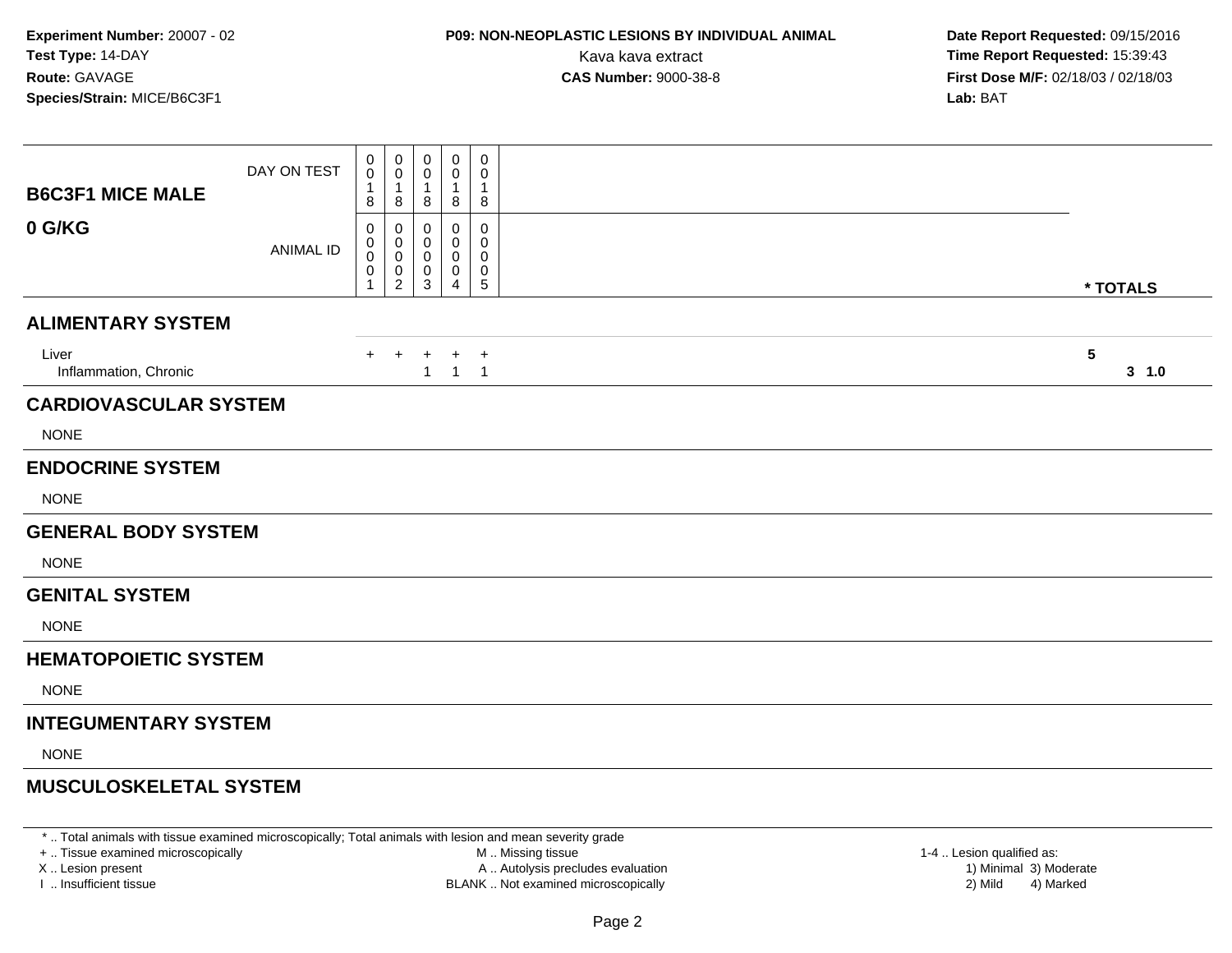# **P09: NON-NEOPLASTIC LESIONS BY INDIVIDUAL ANIMAL**

 **Date Report Requested:** 09/15/2016 Kava kava extract **Time Report Requested:** 15:39:43<br>**CAS Number:** 9000-38-8 **Time Report Requested:** 15:39:43 **First Dose M/F:** 02/18/03 / 02/18/03<br>**Lab:** BAT **Lab:** BAT

| <b>B6C3F1 MICE MALE</b>      | DAY ON TEST | $\pmb{0}$<br>$\pmb{0}$<br>$\mathbf 1$<br>8 | $\mathbf 0$<br>$\mathbf 0$<br>8  | $_{\rm 0}^{\rm 0}$<br>8        | $\pmb{0}$<br>$\mathsf 0$<br>8 | $\mathbf 0$<br>$\mathbf 0$<br>8                    |           |          |
|------------------------------|-------------|--------------------------------------------|----------------------------------|--------------------------------|-------------------------------|----------------------------------------------------|-----------|----------|
| 0 G/KG                       | ANIMAL ID   | 0<br>$\pmb{0}$<br>$\pmb{0}$<br>$\pmb{0}$   | $\pmb{0}$<br>$\pmb{0}$<br>0<br>2 | $\,0\,$<br>$\pmb{0}$<br>0<br>3 | 0<br>0<br>$\pmb{0}$<br>0<br>4 | 0<br>0<br>$\mathbf 0$<br>$\mathbf 0$<br>$\sqrt{5}$ |           | * TOTALS |
| <b>NONE</b>                  |             |                                            |                                  |                                |                               |                                                    |           |          |
| <b>NERVOUS SYSTEM</b>        |             |                                            |                                  |                                |                               |                                                    |           |          |
| Brain                        |             |                                            |                                  |                                | + + + + +                     |                                                    | ${\bf 5}$ |          |
| <b>RESPIRATORY SYSTEM</b>    |             |                                            |                                  |                                |                               |                                                    |           |          |
| Lung                         |             |                                            |                                  |                                | + + + + +                     |                                                    | 5         |          |
| <b>SPECIAL SENSES SYSTEM</b> |             |                                            |                                  |                                |                               |                                                    |           |          |
| <b>NONE</b>                  |             |                                            |                                  |                                |                               |                                                    |           |          |
| <b>URINARY SYSTEM</b>        |             |                                            |                                  |                                |                               |                                                    |           |          |
| Kidney                       |             | $+$                                        | $\ddot{}$                        | $+$                            | $+$ $+$                       |                                                    | 5         |          |

\* .. Total animals with tissue examined microscopically; Total animals with lesion and mean severity grade

+ .. Tissue examined microscopically

X .. Lesion present

I .. Insufficient tissue

 M .. Missing tissueLesion present A .. Autolysis precludes evaluation 1) Minimal 3) Moderate

BLANK .. Not examined microscopically 2) Mild 4) Marked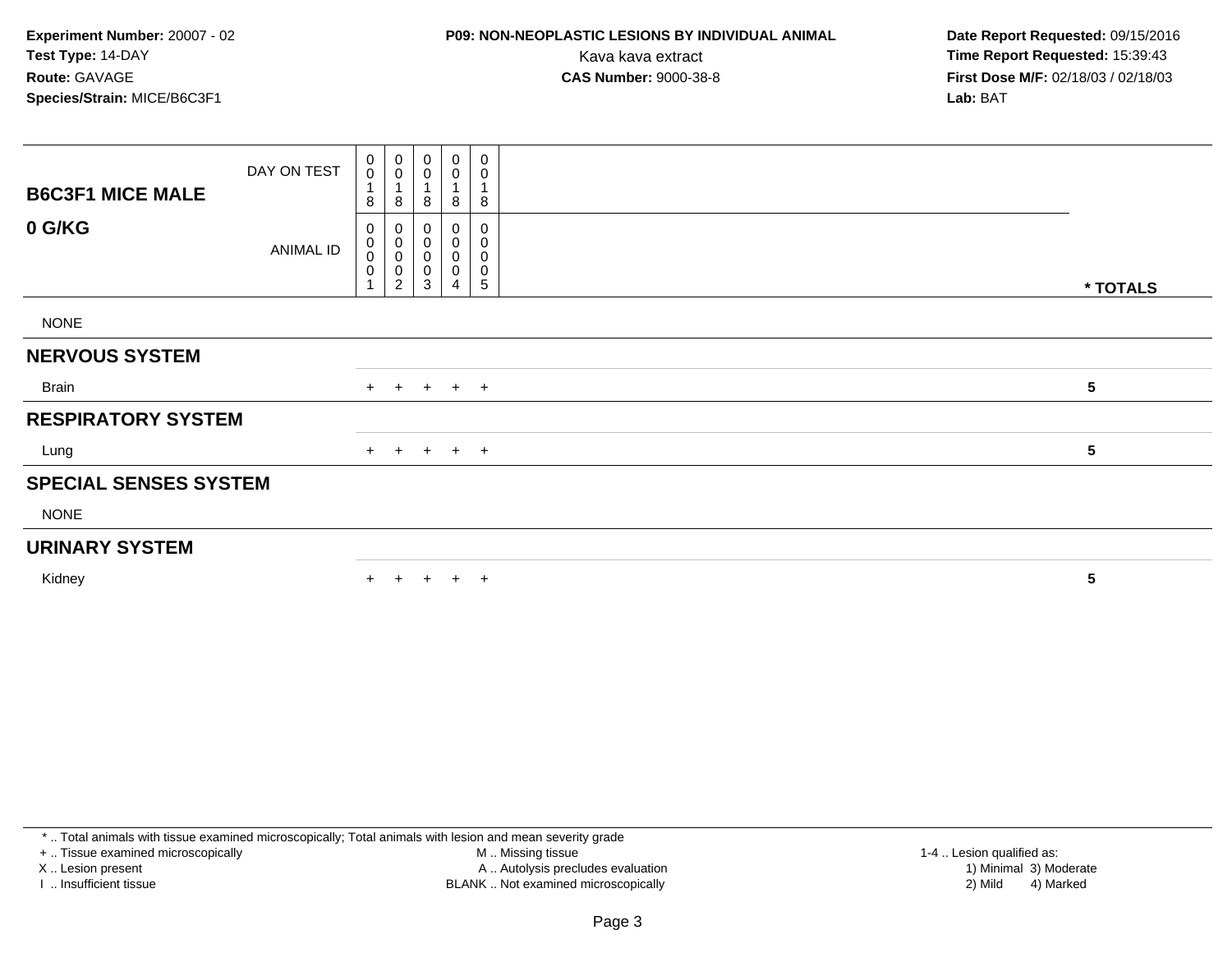### **P09: NON-NEOPLASTIC LESIONS BY INDIVIDUAL ANIMAL**

 **Date Report Requested:** 09/15/2016 Kava kava extract **Time Report Requested:** 15:39:43<br>**CAS Number:** 9000-38-8 **Time Report Requested:** 15:39:43 **First Dose M/F:** 02/18/03 / 02/18/03<br>**Lab:** BAT **Lab:** BAT

| <b>B6C3F1 MICE MALE</b>        | DAY ON TEST      | 0<br>$\pmb{0}$<br>8        | $\pmb{0}$<br>$\mathbf 0$<br>$\mathbf{1}$<br>8 | 0<br>0<br>-1<br>8     | 0<br>0<br>1<br>8                | $\pmb{0}$<br>0<br>1<br>8       |                                   |
|--------------------------------|------------------|----------------------------|-----------------------------------------------|-----------------------|---------------------------------|--------------------------------|-----------------------------------|
| <b>1.0 G/KG</b>                | <b>ANIMAL ID</b> | 0<br>0<br>$\mathbf 0$<br>4 | 0<br>0<br>$\pmb{0}$<br>4<br>$\overline{2}$    | 0<br>0<br>0<br>4<br>3 | 0<br>0<br>$\mathbf 0$<br>4<br>4 | 0<br>0<br>0<br>4<br>$\sqrt{5}$ | * TOTALS                          |
| <b>ALIMENTARY SYSTEM</b>       |                  |                            |                                               |                       |                                 |                                |                                   |
| Liver<br>Inflammation, Chronic |                  | $+$<br>$\overline{2}$      | $\ddot{}$<br>$\overline{1}$                   | $\ddot{}$             | $\ddot{}$<br>$\overline{1}$     | $+$                            | $\overline{\mathbf{5}}$<br>3, 1.3 |
| <b>CARDIOVASCULAR SYSTEM</b>   |                  |                            |                                               |                       |                                 |                                |                                   |
| <b>NONE</b>                    |                  |                            |                                               |                       |                                 |                                |                                   |
| <b>ENDOCRINE SYSTEM</b>        |                  |                            |                                               |                       |                                 |                                |                                   |
| <b>NONE</b>                    |                  |                            |                                               |                       |                                 |                                |                                   |
| <b>GENERAL BODY SYSTEM</b>     |                  |                            |                                               |                       |                                 |                                |                                   |
| <b>NONE</b>                    |                  |                            |                                               |                       |                                 |                                |                                   |
| <b>GENITAL SYSTEM</b>          |                  |                            |                                               |                       |                                 |                                |                                   |
| <b>NONE</b>                    |                  |                            |                                               |                       |                                 |                                |                                   |
| <b>HEMATOPOIETIC SYSTEM</b>    |                  |                            |                                               |                       |                                 |                                |                                   |
| <b>NONE</b>                    |                  |                            |                                               |                       |                                 |                                |                                   |
| <b>INTEGUMENTARY SYSTEM</b>    |                  |                            |                                               |                       |                                 |                                |                                   |
| <b>NONE</b>                    |                  |                            |                                               |                       |                                 |                                |                                   |
| <b>MUSCULOSKELETAL SYSTEM</b>  |                  |                            |                                               |                       |                                 |                                |                                   |

\* .. Total animals with tissue examined microscopically; Total animals with lesion and mean severity grade

+ .. Tissue examined microscopically

X .. Lesion present

I .. Insufficient tissue

 M .. Missing tissueA .. Autolysis precludes evaluation 1999 (1999) 1999 (1999) 1999 (1999) 1999 (1999) 1999 (1999) 1999 (1999) 1<br>1) Minimal 3) Mild 3) Mild 3) Mild 3) Mild 3, 2009 (1999) 1999 (1999) 1999 (1999) 1999 (1999) 1999 (1999) 199

 1-4 .. Lesion qualified as: BLANK .. Not examined microscopically 2) Mild 4) Marked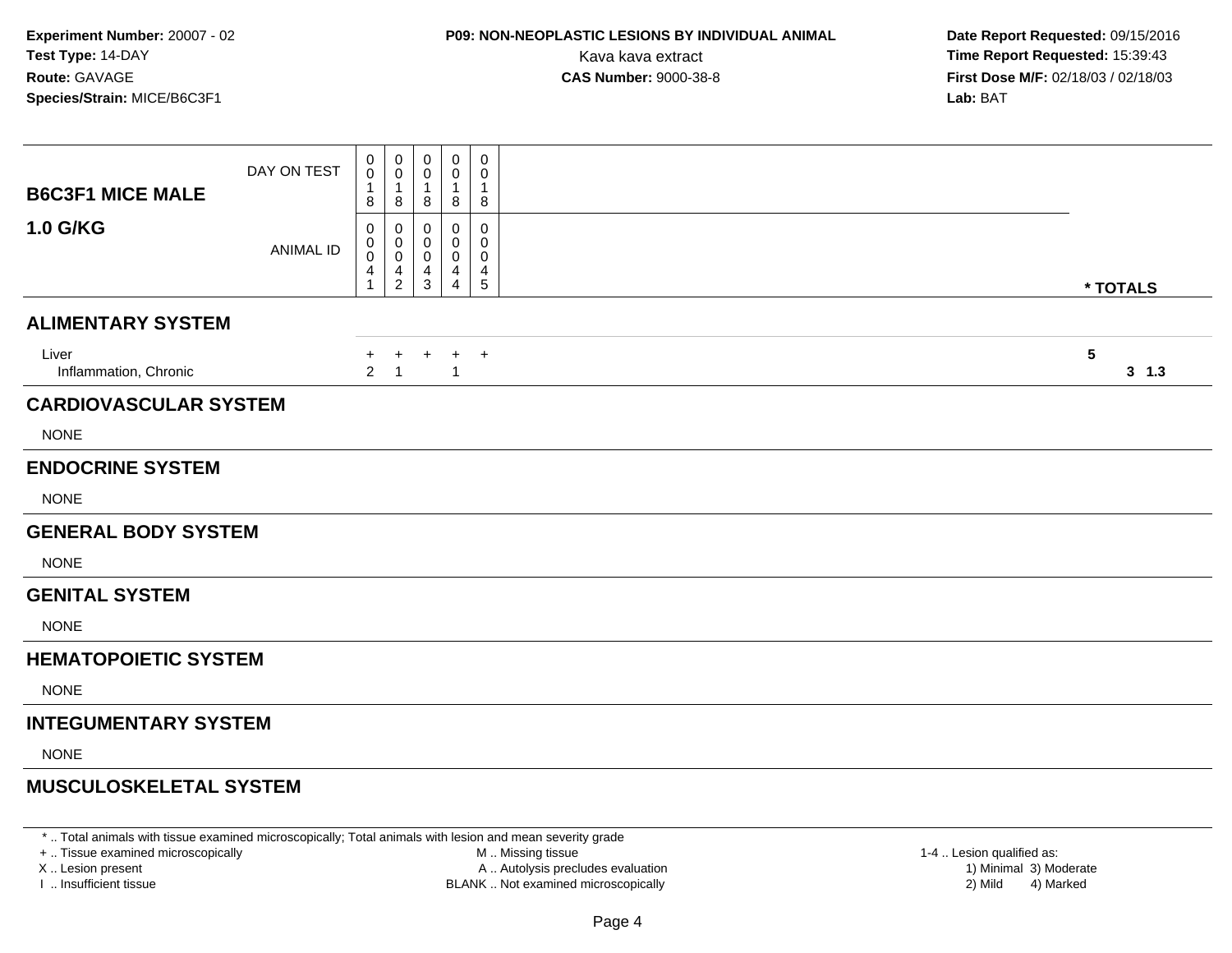### **P09: NON-NEOPLASTIC LESIONS BY INDIVIDUAL ANIMAL**

 **Date Report Requested:** 09/15/2016 Kava kava extract **Time Report Requested:** 15:39:43<br>**CAS Number:** 9000-38-8 **Time Report Requested:** 15:39:43 **First Dose M/F:** 02/18/03 / 02/18/03<br>**Lab:** BAT **Lab:** BAT

| <b>NEDVALIC CVCTEM</b>  |             |                                             |        |   |                  |                                |          |
|-------------------------|-------------|---------------------------------------------|--------|---|------------------|--------------------------------|----------|
| <b>NONE</b>             |             |                                             |        |   |                  |                                |          |
| <b>1.0 G/KG</b>         | ANIMAL ID   | 0<br>0<br>0<br>4<br>$\overline{\mathbf{A}}$ | υ<br>2 | د | 0<br>4           | 0<br>0<br>0<br>4<br>$\sqrt{5}$ | * TOTALS |
| <b>B6C3F1 MICE MALE</b> | DAY ON TEST | 0<br>0<br>8                                 | U<br>8 | O | $\mathbf 0$<br>8 | 0<br>0<br>8                    |          |

#### **NERVOUS SYSTEM**

**NONE** 

### **RESPIRATORY SYSTEM**

NONE

#### **SPECIAL SENSES SYSTEM**

NONE

#### **URINARY SYSTEM**

NONE

\* .. Total animals with tissue examined microscopically; Total animals with lesion and mean severity grade

+ .. Tissue examined microscopically

X .. Lesion present

I .. Insufficient tissue

 M .. Missing tissueA .. Autolysis precludes evaluation

BLANK .. Not examined microscopically 2) Mild 4) Marked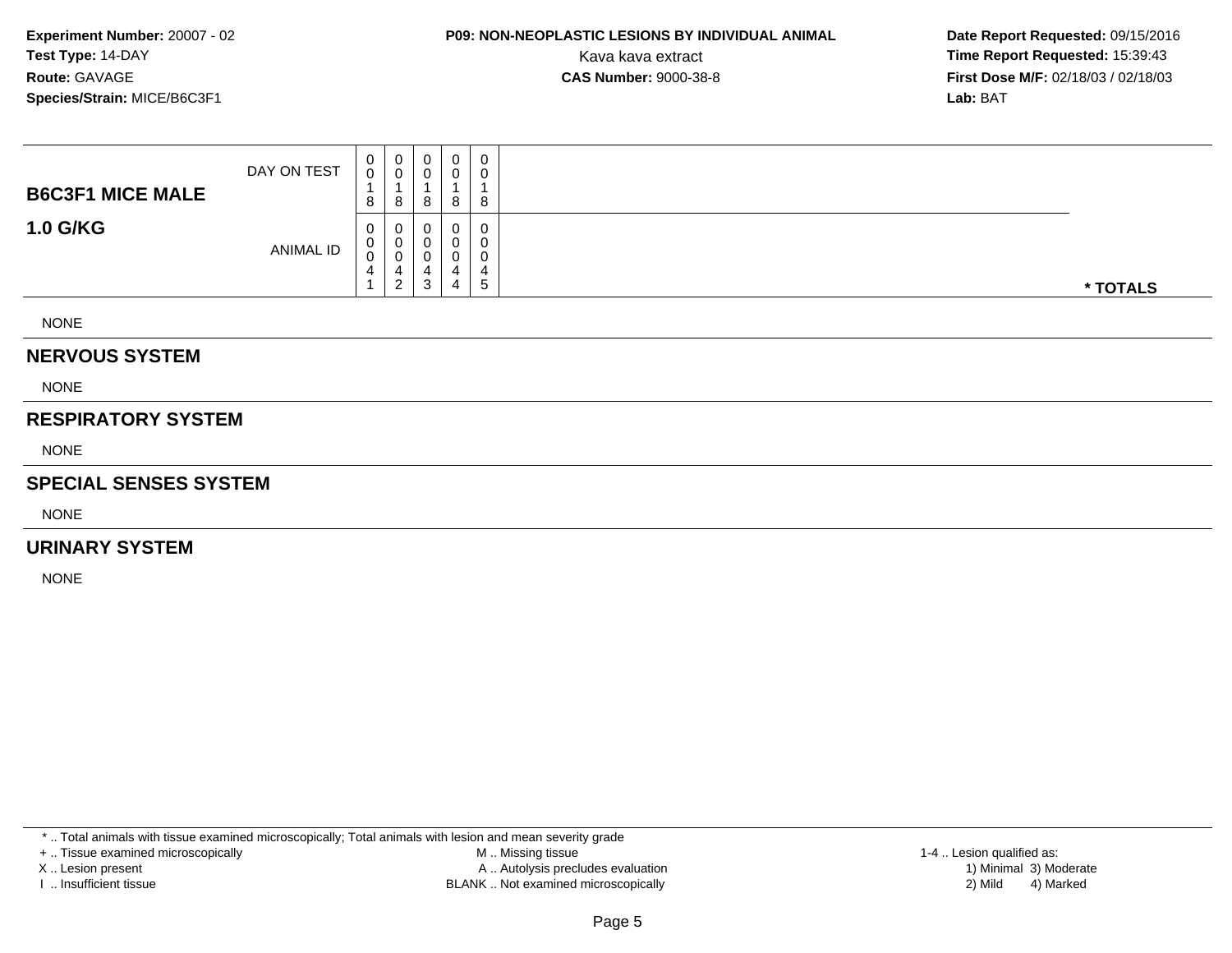### **P09: NON-NEOPLASTIC LESIONS BY INDIVIDUAL ANIMAL**

 **Date Report Requested:** 09/15/2016 Kava kava extract **Time Report Requested:** 15:39:43<br>**CAS Number:** 9000-38-8 **Time Report Requested:** 15:39:43 **First Dose M/F:** 02/18/03 / 02/18/03<br>**Lab:** BAT **Lab:** BAT

| <b>B6C3F1 MICE MALE</b>                                                         | DAY ON TEST      | 0<br>0<br>0<br>$\overline{c}$           | 0<br>$\mathbf 0$<br>$\mathbf{1}$<br>8                                          | $\mathbf 0$<br>0<br>$\mathbf 0$<br>3 | 0<br>0<br>$\mathbf{1}$<br>8                 | $\overline{0}$<br>0<br>$\mathbf{1}$<br>8           |                                  |
|---------------------------------------------------------------------------------|------------------|-----------------------------------------|--------------------------------------------------------------------------------|--------------------------------------|---------------------------------------------|----------------------------------------------------|----------------------------------|
| <b>2.0 G/KG</b>                                                                 | <b>ANIMAL ID</b> | 0<br>0<br>$\pmb{0}$<br>$\,$ 5 $\,$<br>1 | $\mathbf 0$<br>$\mathbf 0$<br>$\mathsf{O}\xspace$<br>$\,$ 5 $\,$<br>$\sqrt{2}$ | $\mathbf 0$<br>0<br>0<br>5<br>3      | 0<br>0<br>0<br>$\sqrt{5}$<br>$\overline{4}$ | $\mathbf 0$<br>0<br>0<br>$\sqrt{5}$<br>$\,$ 5 $\,$ | * TOTALS                         |
| <b>ALIMENTARY SYSTEM</b>                                                        |                  |                                         |                                                                                |                                      |                                             |                                                    |                                  |
| Liver<br>Depletion Glycogen<br>Inflammation, Chronic<br>Hepatocyte, Hypertrophy |                  | +<br>Δ                                  | $\ddot{}$<br>-1                                                                | $\ddot{}$<br>Δ                       | $+$<br>$\mathbf{1}$                         | $\overline{1}$<br>-1<br>$\overline{1}$             | 5<br>24.0<br>$3 - 1.0$<br>3, 1.0 |
| <b>CARDIOVASCULAR SYSTEM</b>                                                    |                  |                                         |                                                                                |                                      |                                             |                                                    |                                  |
| <b>NONE</b>                                                                     |                  |                                         |                                                                                |                                      |                                             |                                                    |                                  |
| <b>ENDOCRINE SYSTEM</b>                                                         |                  |                                         |                                                                                |                                      |                                             |                                                    |                                  |
| <b>NONE</b>                                                                     |                  |                                         |                                                                                |                                      |                                             |                                                    |                                  |
| <b>GENERAL BODY SYSTEM</b>                                                      |                  |                                         |                                                                                |                                      |                                             |                                                    |                                  |
| <b>NONE</b>                                                                     |                  |                                         |                                                                                |                                      |                                             |                                                    |                                  |
| <b>GENITAL SYSTEM</b>                                                           |                  |                                         |                                                                                |                                      |                                             |                                                    |                                  |
| <b>NONE</b>                                                                     |                  |                                         |                                                                                |                                      |                                             |                                                    |                                  |
| <b>HEMATOPOIETIC SYSTEM</b>                                                     |                  |                                         |                                                                                |                                      |                                             |                                                    |                                  |
| <b>NONE</b>                                                                     |                  |                                         |                                                                                |                                      |                                             |                                                    |                                  |
| <b>INTEGUMENTARY SYSTEM</b>                                                     |                  |                                         |                                                                                |                                      |                                             |                                                    |                                  |
| <b>NONE</b>                                                                     |                  |                                         |                                                                                |                                      |                                             |                                                    |                                  |

\* .. Total animals with tissue examined microscopically; Total animals with lesion and mean severity grade

+ .. Tissue examined microscopically

X .. Lesion present

I .. Insufficient tissue

 M .. Missing tissueLesion present A .. Autolysis precludes evaluation 1) Minimal 3) Moderate

BLANK .. Not examined microscopically 2) Mild 4) Marked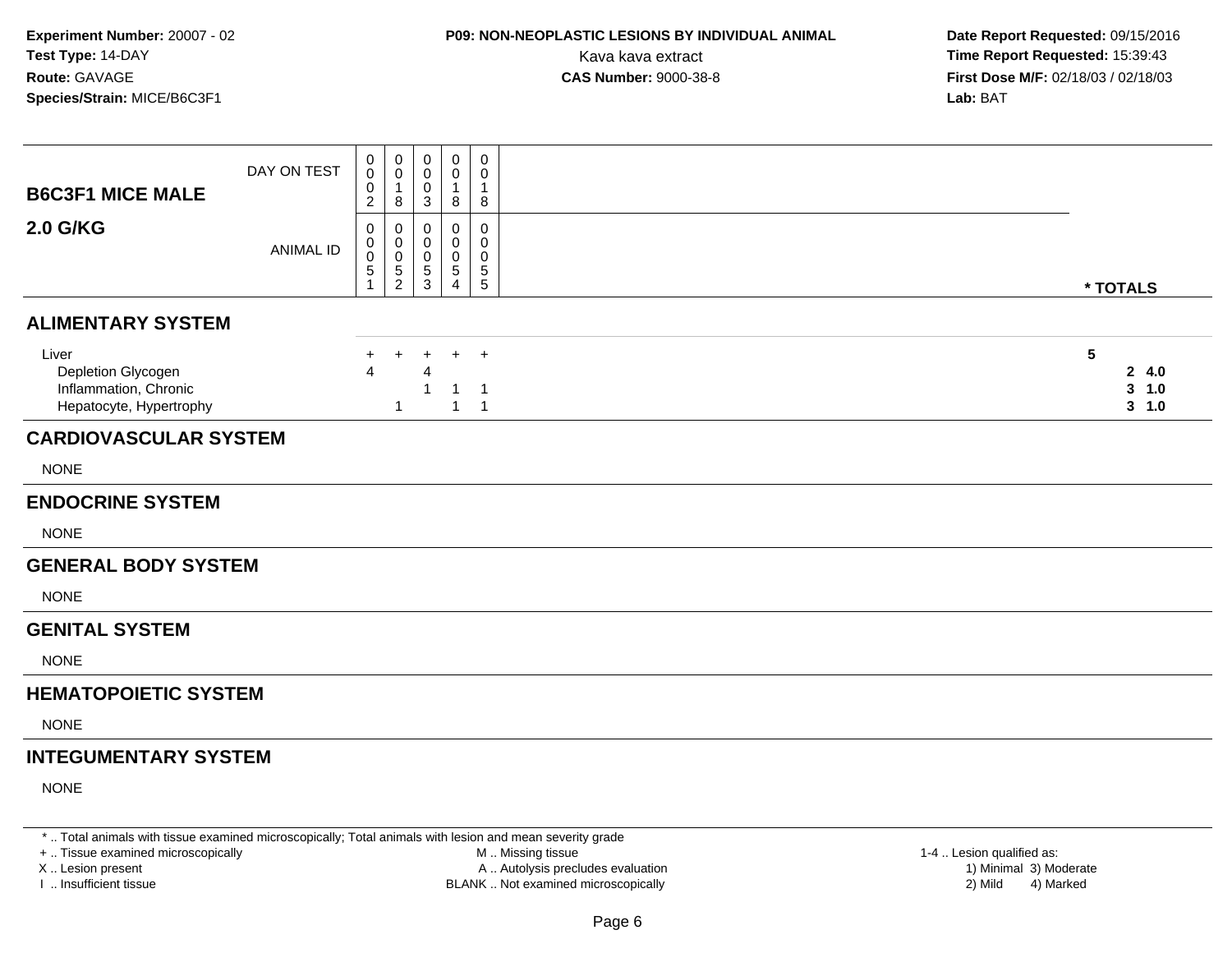### **P09: NON-NEOPLASTIC LESIONS BY INDIVIDUAL ANIMAL**

 **Date Report Requested:** 09/15/2016 Kava kava extract **Time Report Requested:** 15:39:43<br>**CAS Number:** 9000-38-8 **Time Report Requested:** 15:39:43 **First Dose M/F:** 02/18/03 / 02/18/03<br>**Lab:** BAT **Lab:** BAT

| <b>B6C3F1 MICE MALE</b>                      | DAY ON TEST | 0<br>$\pmb{0}$<br>0<br>$\overline{c}$     | $\begin{smallmatrix}0\0\0\end{smallmatrix}$<br>8     | $\pmb{0}$<br>$\pmb{0}$<br>$\pmb{0}$<br>$\ensuremath{\mathsf{3}}$ | $\begin{smallmatrix} 0\\0 \end{smallmatrix}$<br>8 | $\boldsymbol{0}$<br>$\pmb{0}$<br>$\overline{1}$<br>8 |                                 |
|----------------------------------------------|-------------|-------------------------------------------|------------------------------------------------------|------------------------------------------------------------------|---------------------------------------------------|------------------------------------------------------|---------------------------------|
| <b>2.0 G/KG</b>                              | ANIMAL ID   | 0<br>$\mathbf 0$<br>0<br>5<br>$\mathbf 1$ | 0<br>0<br>$\pmb{0}$<br>$\mathbf 5$<br>$\overline{c}$ | 0<br>$\pmb{0}$<br>0<br>$\mathbf 5$<br>3                          | 0<br>$\pmb{0}$<br>0<br>$\sqrt{5}$<br>4            | 0<br>$\pmb{0}$<br>$\pmb{0}$<br>$\frac{5}{5}$         | * TOTALS                        |
| <b>MUSCULOSKELETAL SYSTEM</b>                |             |                                           |                                                      |                                                                  |                                                   |                                                      |                                 |
| <b>NONE</b>                                  |             |                                           |                                                      |                                                                  |                                                   |                                                      |                                 |
| <b>NERVOUS SYSTEM</b>                        |             |                                           |                                                      |                                                                  |                                                   |                                                      |                                 |
| <b>Brain</b>                                 |             |                                           | $+$ $+$                                              |                                                                  | $+$ $+$ $+$                                       |                                                      | 5                               |
| <b>RESPIRATORY SYSTEM</b>                    |             |                                           |                                                      |                                                                  |                                                   |                                                      |                                 |
| Lung                                         |             | $+$                                       | $+$                                                  |                                                                  | $+$ $+$ $+$                                       |                                                      | $\sqrt{5}$                      |
| <b>SPECIAL SENSES SYSTEM</b>                 |             |                                           |                                                      |                                                                  |                                                   |                                                      |                                 |
| <b>NONE</b>                                  |             |                                           |                                                      |                                                                  |                                                   |                                                      |                                 |
| <b>URINARY SYSTEM</b>                        |             |                                           |                                                      |                                                                  |                                                   |                                                      |                                 |
| Kidney<br>Cortex, Renal Tubule, Regeneration |             | $+$                                       | $+$                                                  | $+$                                                              | $+$                                               | $+$                                                  | $5\phantom{1}$<br>$1 \quad 1.0$ |

### \*\*\* END OF MALE DATA \*\*\*

\* .. Total animals with tissue examined microscopically; Total animals with lesion and mean severity grade

+ .. Tissue examined microscopically

X .. Lesion present

I .. Insufficient tissue

 M .. Missing tissueA .. Autolysis precludes evaluation

BLANK .. Not examined microscopically 2) Mild 4) Marked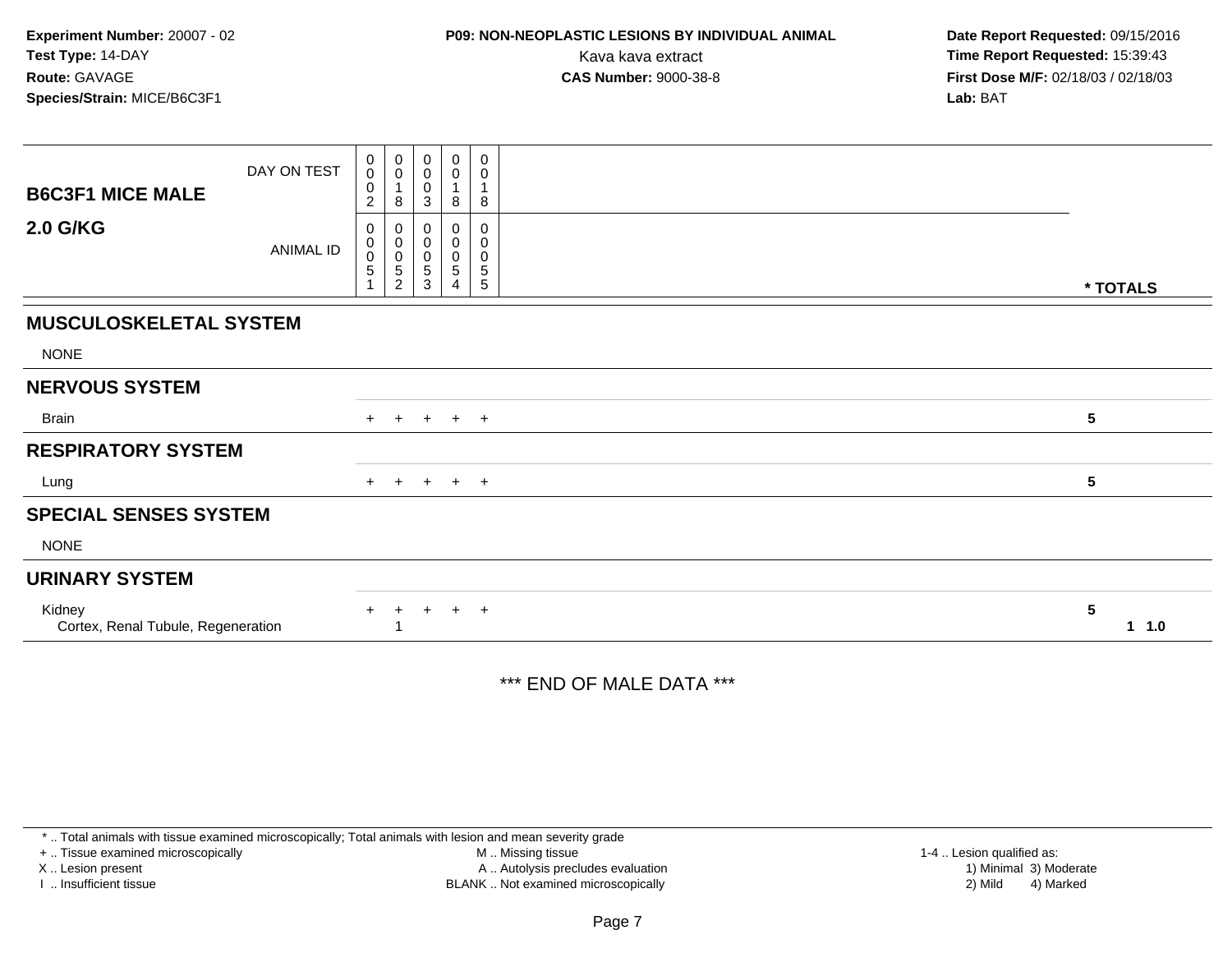# **P09: NON-NEOPLASTIC LESIONS BY INDIVIDUAL ANIMAL**

 **Date Report Requested:** 09/15/2016 Kava kava extract **Time Report Requested:** 15:39:43<br>**CAS Number:** 9000-38-8 **Time Report Requested:** 15:39:43 **First Dose M/F:** 02/18/03 / 02/18/03<br>**Lab:** BAT **Lab:** BAT

| <b>B6C3F1 MICE FEMALE</b>      | DAY ON TEST      | 0<br>$\mathbf 0$<br>1<br>8 | 0<br>0<br>1<br>8                   | $\mathbf 0$<br>0<br>$\mathbf{1}$<br>8 | 0<br>0<br>1<br>8      | 0<br>0<br>$\mathbf{1}$<br>8                |                          |
|--------------------------------|------------------|----------------------------|------------------------------------|---------------------------------------|-----------------------|--------------------------------------------|--------------------------|
| 0 G/KG                         | <b>ANIMAL ID</b> | 0<br>0<br>0<br>0<br>6      | 0<br>0<br>0<br>0<br>$\overline{7}$ | 0<br>0<br>0<br>0<br>8                 | 0<br>0<br>0<br>0<br>9 | 0<br>0<br>0<br>$\mathbf{1}$<br>$\mathbf 0$ | * TOTALS                 |
| <b>ALIMENTARY SYSTEM</b>       |                  |                            |                                    |                                       |                       |                                            |                          |
| Liver<br>Inflammation, Chronic |                  | +<br>$\mathbf{1}$          | $\ddot{}$<br>1                     | $\ddot{}$<br>$\mathbf{1}$             | $+$<br>$\overline{1}$ | $+$                                        | $5\phantom{.0}$<br>4 1.0 |
| <b>CARDIOVASCULAR SYSTEM</b>   |                  |                            |                                    |                                       |                       |                                            |                          |
| <b>NONE</b>                    |                  |                            |                                    |                                       |                       |                                            |                          |
| <b>ENDOCRINE SYSTEM</b>        |                  |                            |                                    |                                       |                       |                                            |                          |
| <b>NONE</b>                    |                  |                            |                                    |                                       |                       |                                            |                          |
| <b>GENERAL BODY SYSTEM</b>     |                  |                            |                                    |                                       |                       |                                            |                          |
| <b>NONE</b>                    |                  |                            |                                    |                                       |                       |                                            |                          |
| <b>GENITAL SYSTEM</b>          |                  |                            |                                    |                                       |                       |                                            |                          |
| <b>NONE</b>                    |                  |                            |                                    |                                       |                       |                                            |                          |
| <b>HEMATOPOIETIC SYSTEM</b>    |                  |                            |                                    |                                       |                       |                                            |                          |
| <b>NONE</b>                    |                  |                            |                                    |                                       |                       |                                            |                          |
| <b>INTEGUMENTARY SYSTEM</b>    |                  |                            |                                    |                                       |                       |                                            |                          |
| <b>NONE</b>                    |                  |                            |                                    |                                       |                       |                                            |                          |
| <b>MUSCULOSKELETAL SYSTEM</b>  |                  |                            |                                    |                                       |                       |                                            |                          |

\* .. Total animals with tissue examined microscopically; Total animals with lesion and mean severity grade

+ .. Tissue examined microscopically

X .. Lesion present

I .. Insufficient tissue

 M .. Missing tissueA .. Autolysis precludes evaluation

BLANK .. Not examined microscopically 2) Mild 4) Marked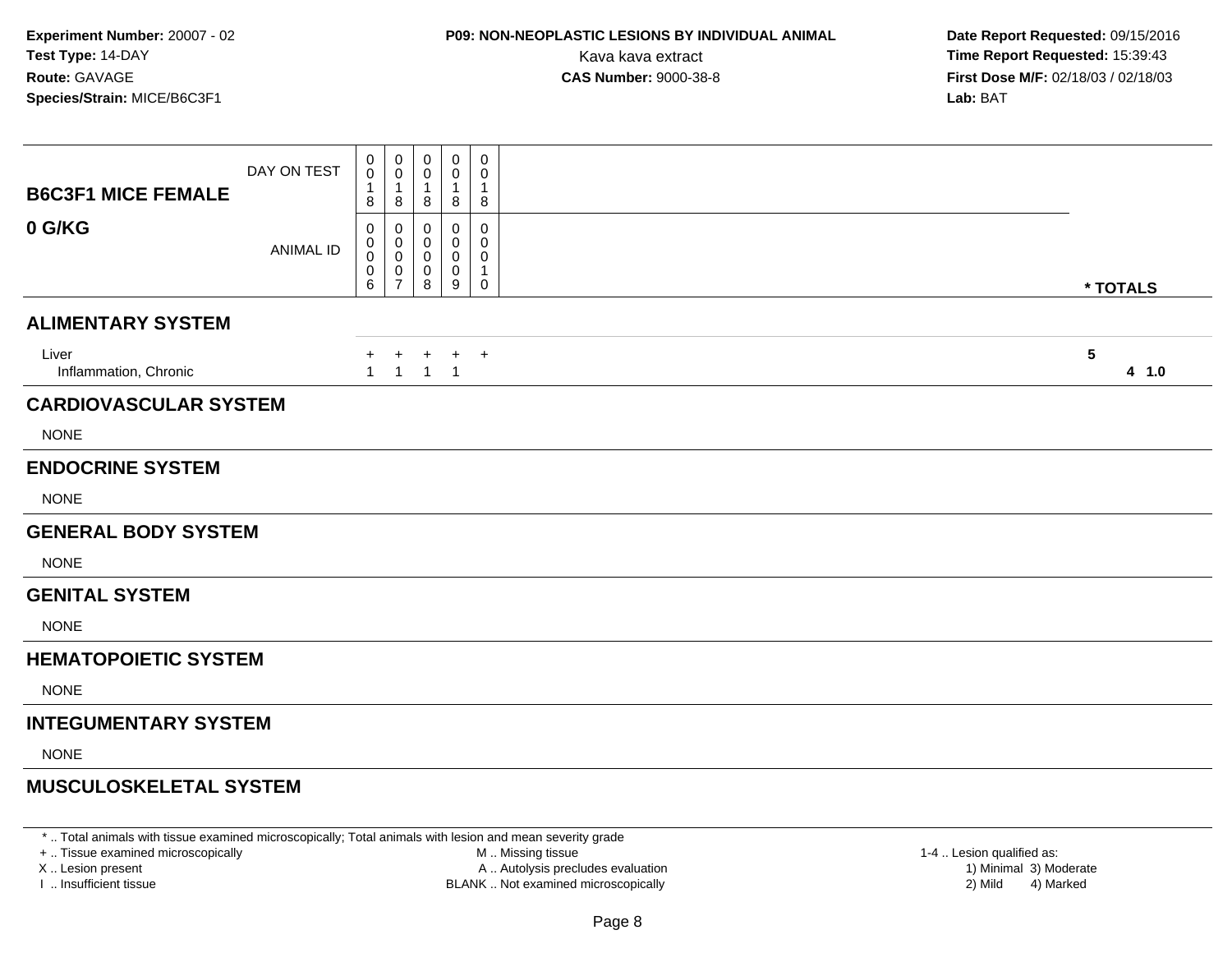# **P09: NON-NEOPLASTIC LESIONS BY INDIVIDUAL ANIMAL**

 **Date Report Requested:** 09/15/2016 Kava kava extract **Time Report Requested:** 15:39:43<br>**CAS Number:** 9000-38-8 **Time Report Requested:** 15:39:43 **First Dose M/F:** 02/18/03 / 02/18/03<br>**Lab:** BAT **Lab:** BAT

| <b>B6C3F1 MICE FEMALE</b>                                              | DAY ON TEST | $\pmb{0}$<br>$\pmb{0}$<br>$\mathbf{1}$<br>8   | $\begin{smallmatrix} 0\\0 \end{smallmatrix}$<br>$\overline{A}$<br>8 | $\,0\,$<br>0<br>8        | $\begin{smallmatrix} 0\\0 \end{smallmatrix}$<br>8 | 0<br>0<br>8           |                 |                    |
|------------------------------------------------------------------------|-------------|-----------------------------------------------|---------------------------------------------------------------------|--------------------------|---------------------------------------------------|-----------------------|-----------------|--------------------|
| 0 G/KG                                                                 | ANIMAL ID   | 0<br>$\pmb{0}$<br>$\pmb{0}$<br>$\pmb{0}$<br>6 | 0<br>$\pmb{0}$<br>$\mathbf 0$<br>$\pmb{0}$<br>$\overline{ }$        | 0<br>0<br>$\pmb{0}$<br>8 | 0<br>0<br>$\pmb{0}$<br>$\mathbf 0$<br>9           | 0<br>0<br>0<br>1<br>0 | * TOTALS        |                    |
| <b>NONE</b>                                                            |             |                                               |                                                                     |                          |                                                   |                       |                 |                    |
| <b>NERVOUS SYSTEM</b>                                                  |             |                                               |                                                                     |                          |                                                   |                       |                 |                    |
| <b>Brain</b>                                                           |             |                                               | $+$ $+$                                                             |                          | $+$ $+$ $+$                                       |                       | $\sqrt{5}$      |                    |
| <b>RESPIRATORY SYSTEM</b>                                              |             |                                               |                                                                     |                          |                                                   |                       |                 |                    |
| Lung                                                                   |             |                                               | $+$ $+$                                                             |                          | $+$ $+$ $+$                                       |                       | $5\phantom{.0}$ |                    |
| <b>SPECIAL SENSES SYSTEM</b>                                           |             |                                               |                                                                     |                          |                                                   |                       |                 |                    |
| <b>NONE</b>                                                            |             |                                               |                                                                     |                          |                                                   |                       |                 |                    |
| <b>URINARY SYSTEM</b>                                                  |             |                                               |                                                                     |                          |                                                   |                       |                 |                    |
| Kidney<br>Inflammation, Chronic<br>Medulla, Renal Tubule, Regeneration |             | $+$                                           | $+$                                                                 | $+$                      | $+$                                               | $+$                   | 5               | 1.0<br>1.<br>1 1.0 |

\* .. Total animals with tissue examined microscopically; Total animals with lesion and mean severity grade

+ .. Tissue examined microscopically

X .. Lesion present

I .. Insufficient tissue

 M .. Missing tissueLesion present A .. Autolysis precludes evaluation 1) Minimal 3) Moderate

BLANK .. Not examined microscopically 2) Mild 4) Marked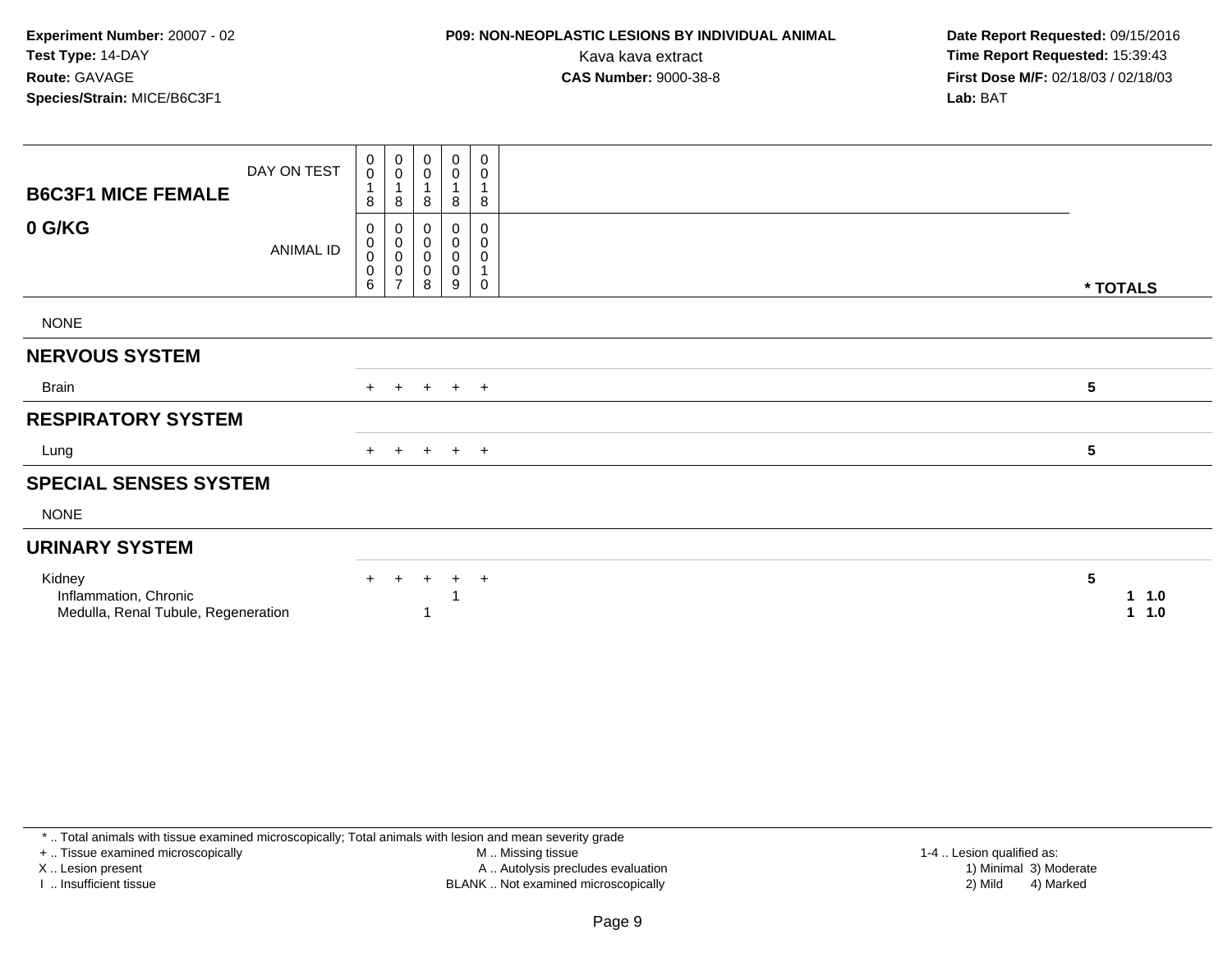# **P09: NON-NEOPLASTIC LESIONS BY INDIVIDUAL ANIMAL**

 **Date Report Requested:** 09/15/2016 Kava kava extract **Time Report Requested:** 15:39:43<br>**CAS Number:** 9000-38-8 **Time Report Requested:** 15:39:43 **First Dose M/F:** 02/18/03 / 02/18/03<br>**Lab:** BAT **Lab:** BAT

| <b>B6C3F1 MICE FEMALE</b>      | DAY ON TEST      | 0<br>0<br>8                                 | 0<br>0<br>$\mathbf 1$<br>8                            | 0<br>0<br>$\mathbf 1$<br>8   | 0<br>0<br>1<br>8           | 0<br>0<br>$\mathbf{1}$<br>8              |                 |          |
|--------------------------------|------------------|---------------------------------------------|-------------------------------------------------------|------------------------------|----------------------------|------------------------------------------|-----------------|----------|
| <b>1.0 G/KG</b>                | <b>ANIMAL ID</b> | 0<br>0<br>0<br>$\overline{\mathbf{4}}$<br>6 | 0<br>0<br>$\,0\,$<br>$\overline{4}$<br>$\overline{7}$ | $\Omega$<br>0<br>0<br>4<br>8 | 0<br>0<br>0<br>4<br>9      | 0<br>0<br>0<br>$\sqrt{5}$<br>$\mathbf 0$ |                 | * TOTALS |
| <b>ALIMENTARY SYSTEM</b>       |                  |                                             |                                                       |                              |                            |                                          |                 |          |
| Liver<br>Inflammation, Chronic |                  | $+$<br>$\overline{1}$                       | $+$                                                   | $\ddot{}$                    | $+$<br>$1 \quad 1 \quad 1$ | $+$<br>$\overline{2}$                    | $5\phantom{.0}$ | $5$ 1.2  |
| <b>CARDIOVASCULAR SYSTEM</b>   |                  |                                             |                                                       |                              |                            |                                          |                 |          |
| <b>NONE</b>                    |                  |                                             |                                                       |                              |                            |                                          |                 |          |
| <b>ENDOCRINE SYSTEM</b>        |                  |                                             |                                                       |                              |                            |                                          |                 |          |
| <b>NONE</b>                    |                  |                                             |                                                       |                              |                            |                                          |                 |          |
| <b>GENERAL BODY SYSTEM</b>     |                  |                                             |                                                       |                              |                            |                                          |                 |          |
| <b>NONE</b>                    |                  |                                             |                                                       |                              |                            |                                          |                 |          |
| <b>GENITAL SYSTEM</b>          |                  |                                             |                                                       |                              |                            |                                          |                 |          |
| <b>NONE</b>                    |                  |                                             |                                                       |                              |                            |                                          |                 |          |
| <b>HEMATOPOIETIC SYSTEM</b>    |                  |                                             |                                                       |                              |                            |                                          |                 |          |
| <b>NONE</b>                    |                  |                                             |                                                       |                              |                            |                                          |                 |          |
| <b>INTEGUMENTARY SYSTEM</b>    |                  |                                             |                                                       |                              |                            |                                          |                 |          |
| <b>NONE</b>                    |                  |                                             |                                                       |                              |                            |                                          |                 |          |
| <b>MUSCULOSKELETAL SYSTEM</b>  |                  |                                             |                                                       |                              |                            |                                          |                 |          |

\* .. Total animals with tissue examined microscopically; Total animals with lesion and mean severity grade

+ .. Tissue examined microscopically

X .. Lesion present

I .. Insufficient tissue

 M .. Missing tissueLesion present A .. Autolysis precludes evaluation 1) Minimal 3) Moderate

BLANK .. Not examined microscopically 2) Mild 4) Marked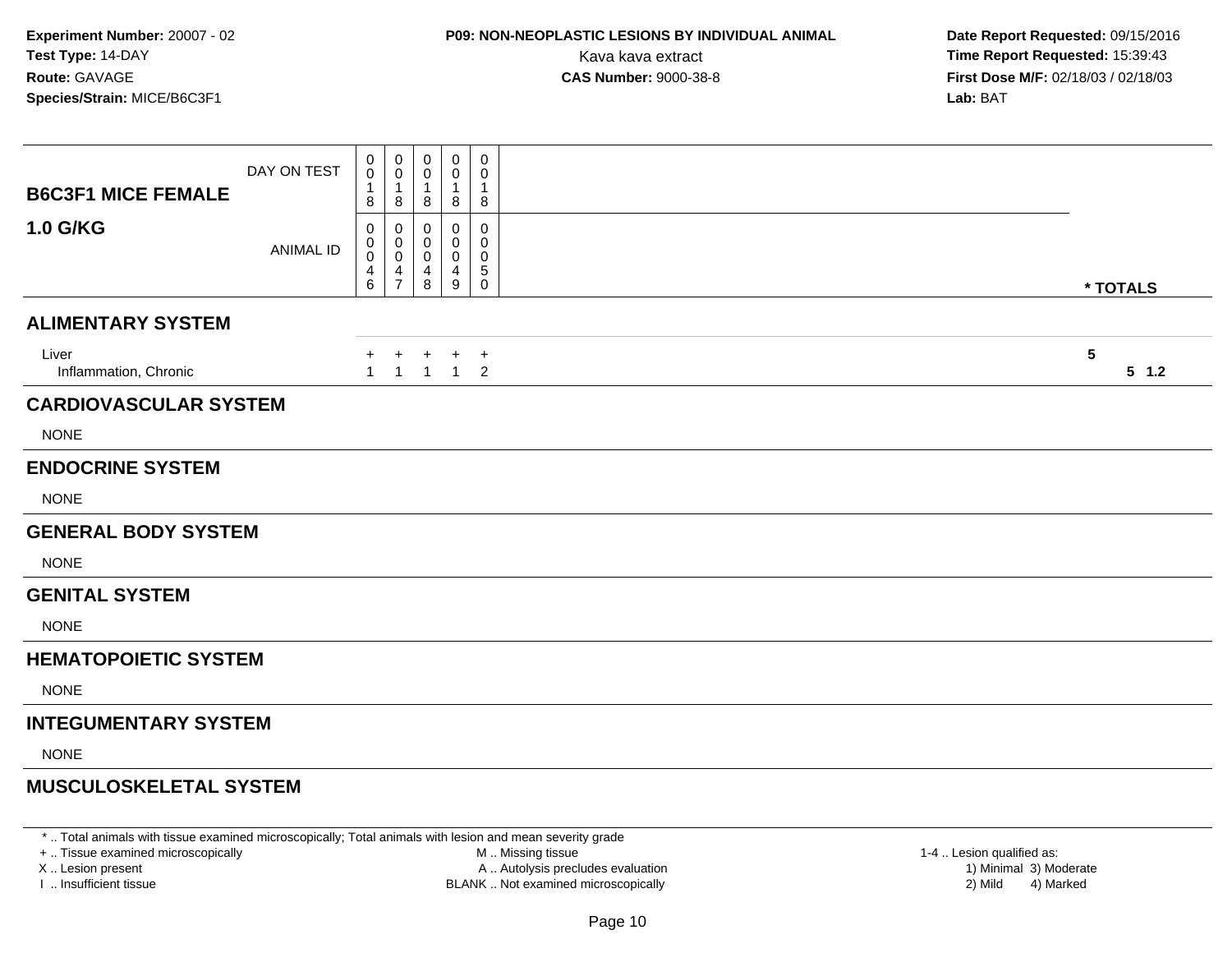# **P09: NON-NEOPLASTIC LESIONS BY INDIVIDUAL ANIMAL**

 **Date Report Requested:** 09/15/2016 Kava kava extract **Time Report Requested:** 15:39:43<br>**CAS Number:** 9000-38-8 **Time Report Requested:** 15:39:43 **First Dose M/F:** 02/18/03 / 02/18/03<br>**Lab:** BAT **Lab:** BAT

|                           | <b>ANIMAL ID</b> | 0<br><sup>n</sup><br>U<br>4<br>6 | 0<br>0<br>4<br>$\overline{ }$ | 4<br>8         | 9      | 0<br>0<br>G<br>0 | * TOTALS |
|---------------------------|------------------|----------------------------------|-------------------------------|----------------|--------|------------------|----------|
| <b>1.0 G/KG</b>           |                  | 8<br>0                           | 8<br>0                        | 8              | 8<br>0 | 8<br>0           |          |
| <b>B6C3F1 MICE FEMALE</b> | DAY ON TEST      | $\mathbf{0}$<br>0                | 0<br>0                        | $\overline{0}$ | 0      | 0<br>0           |          |

#### **NERVOUS SYSTEM**

NONE

#### **RESPIRATORY SYSTEM**

NONE

#### **SPECIAL SENSES SYSTEM**

NONE

#### **URINARY SYSTEM**

NONE

\* .. Total animals with tissue examined microscopically; Total animals with lesion and mean severity grade

+ .. Tissue examined microscopically

X .. Lesion present

I .. Insufficient tissue

 M .. Missing tissueA .. Autolysis precludes evaluation

BLANK .. Not examined microscopically 2) Mild 4) Marked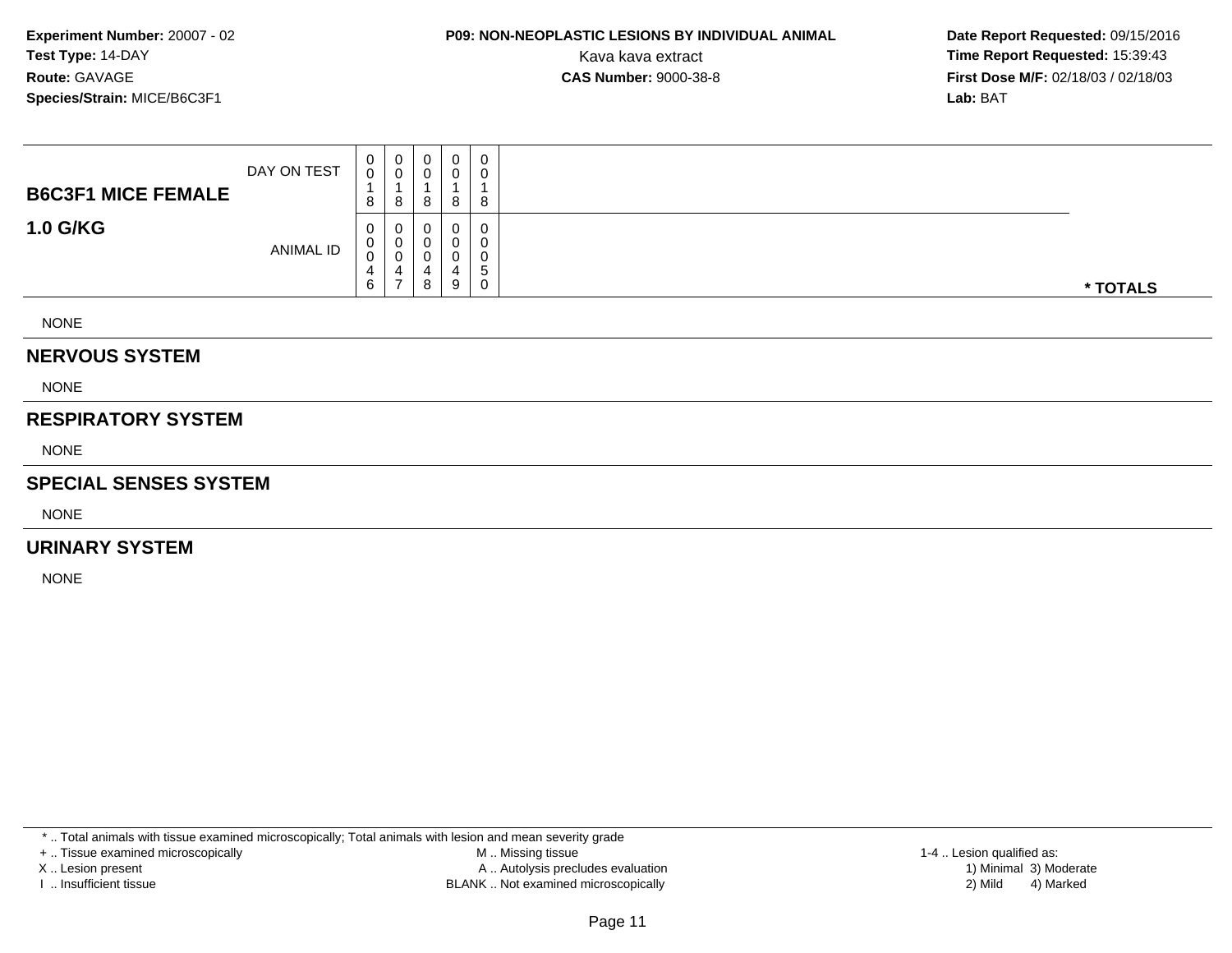### **P09: NON-NEOPLASTIC LESIONS BY INDIVIDUAL ANIMAL**

 **Date Report Requested:** 09/15/2016 Kava kava extract **Time Report Requested:** 15:39:43<br>**CAS Number:** 9000-38-8 **Time Report Requested:** 15:39:43 **First Dose M/F:** 02/18/03 / 02/18/03<br>**Lab:** BAT **Lab:** BAT

| <b>B6C3F1 MICE FEMALE</b>                                                                               | DAY ON TEST      | 0<br>$\mathbf 0$<br>8                       | $\mathbf 0$<br>$\mathbf 0$<br>-1<br>8  | 0<br>$\mathbf 0$<br>1<br>8                 | $\mathbf 0$<br>0<br>1<br>8       | $\mathbf 0$<br>$\Omega$<br>-1<br>8            |                     |
|---------------------------------------------------------------------------------------------------------|------------------|---------------------------------------------|----------------------------------------|--------------------------------------------|----------------------------------|-----------------------------------------------|---------------------|
| <b>2.0 G/KG</b>                                                                                         | <b>ANIMAL ID</b> | 0<br>0<br>0<br>$\sqrt{5}$<br>$6\phantom{a}$ | 0<br>0<br>$\mathbf 0$<br>$\frac{5}{7}$ | 0<br>0<br>$\Omega$<br>$\sqrt{5}$<br>8      | 0<br>0<br>0<br>5<br>9            | $\mathbf 0$<br>0<br>$\Omega$<br>6<br>$\Omega$ | * TOTALS            |
| <b>ALIMENTARY SYSTEM</b>                                                                                |                  |                                             |                                        |                                            |                                  |                                               |                     |
| Liver<br>Inflammation, Chronic<br>Hepatocyte, Hypertrophy                                               |                  | $\mathbf{1}$                                | $\ddot{}$<br>$\mathbf{1}$              | $\ddot{}$<br>$\overline{1}$<br>$1 \quad 1$ | +<br>$\mathbf{1}$<br>$1 \quad 1$ | $\ddot{}$<br>-1                               | 5<br>5 1.0<br>5 1.0 |
| <b>CARDIOVASCULAR SYSTEM</b>                                                                            |                  |                                             |                                        |                                            |                                  |                                               |                     |
| <b>NONE</b>                                                                                             |                  |                                             |                                        |                                            |                                  |                                               |                     |
| <b>ENDOCRINE SYSTEM</b>                                                                                 |                  |                                             |                                        |                                            |                                  |                                               |                     |
| <b>NONE</b>                                                                                             |                  |                                             |                                        |                                            |                                  |                                               |                     |
| <b>GENERAL BODY SYSTEM</b>                                                                              |                  |                                             |                                        |                                            |                                  |                                               |                     |
| <b>NONE</b>                                                                                             |                  |                                             |                                        |                                            |                                  |                                               |                     |
| <b>GENITAL SYSTEM</b>                                                                                   |                  |                                             |                                        |                                            |                                  |                                               |                     |
| <b>NONE</b>                                                                                             |                  |                                             |                                        |                                            |                                  |                                               |                     |
| <b>HEMATOPOIETIC SYSTEM</b>                                                                             |                  |                                             |                                        |                                            |                                  |                                               |                     |
| <b>NONE</b>                                                                                             |                  |                                             |                                        |                                            |                                  |                                               |                     |
| <b>INTEGUMENTARY SYSTEM</b>                                                                             |                  |                                             |                                        |                                            |                                  |                                               |                     |
| <b>NONE</b>                                                                                             |                  |                                             |                                        |                                            |                                  |                                               |                     |
| <b>MUSCULOSKELETAL SYSTEM</b>                                                                           |                  |                                             |                                        |                                            |                                  |                                               |                     |
| * Total opimals with tissue examined microscopically: Total opimals with logion and mean equarity arade |                  |                                             |                                        |                                            |                                  |                                               |                     |

\* .. Total animals with tissue examined microscopically; Total animals with lesion and mean severity grade

+ .. Tissue examined microscopically

X .. Lesion present

I .. Insufficient tissue

M .. Missing tissue

A .. Autolysis precludes evaluation

BLANK .. Not examined microscopically 2) Mild 4) Marked